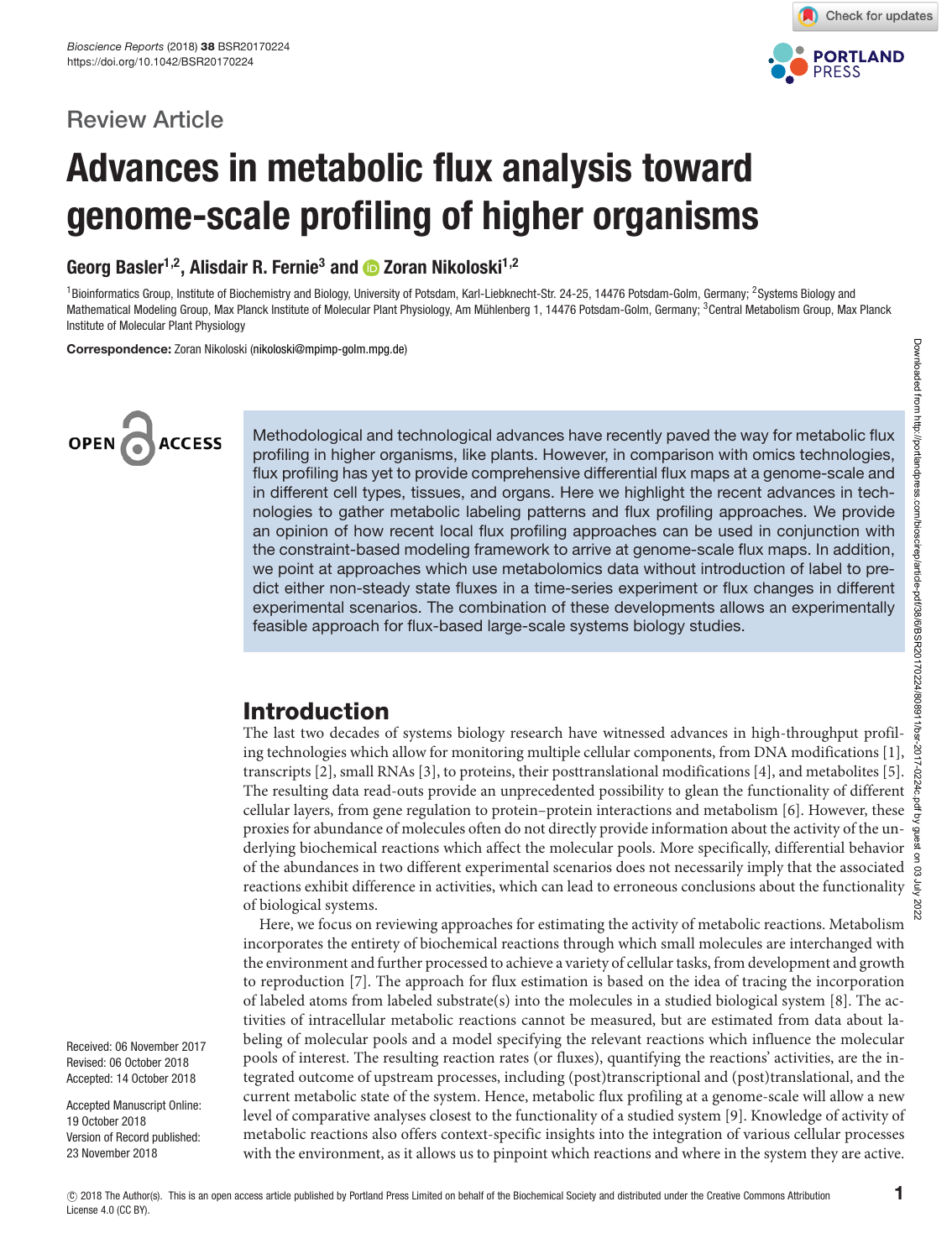

It also provides a reference state which one can use in the design of manipulation strategies for various biotechnological applications [\[10,](#page-7-9)[11\]](#page-7-10).

The abovementioned high-throughput profiling technologies have already resulted in genome-wide cell-type, tissue-, and organ-specific data atlases documenting the abundance of the various molecular components at a systems' level. The cellular complexity of a biological system is tantamount to the challenges faced by genome-wide metabolic flux profiling. The principal reasons include (i) experiment design to ensure that the basic assumptions of the computational approaches for flux estimation are met, (ii) technological developments to facilitate measuring a sufficient number of (sub)cellular abundances, and (iii) computational issues posed by the integration of the resulting data.

To detail these reasons, in the following, we provide a succinct overview of the recent technological developments to gather data as well as the existing approaches for metabolic flux estimation, with a brief emphasis of their advantages and shortcomings. The aim of the review is to point at recent developments of metabolic flux profiling in both prokaryotes and eukaryotes which could pave the way for flux profiling at a genome-scale level in multicellular organisms, with focus on plants. We refer the reader to comprehensive reviews of flux profiling approaches [\[12–14\]](#page-7-11) and their applications in microbial systems and plants [\[9,](#page-7-8)[15\]](#page-7-12).

# **Advances in technologies to gather data for metabolic flux profiling**

From an experimental viewpoint, there have been relatively few advances in recent years, with gradual shift away from using radioisotopes toward stable isotopes [\[16\]](#page-7-13). Given the fact that companies specializing in radiochemicals have dramatically reduced the number of labeled metabolites they offer, this shift is likely to rapidly gather pace. Stable isotope labeling experiments are generally evaluated by means of coupled mass spectrometry (MS) or nuclear magnetic resonance (NMR) spectroscopy with a wide range of methods being developed which allow very good coverage of primary metabolism. Approaches based on MS and NMR are fundamentally different with only the latter able to readily provide positional information [\[17\]](#page-7-14), advantageous for flux estimation [\[18\]](#page-7-15). In addition, NMR can be used to monitor metabolism within living plant cells, which has proven informative in analyzing unidirectional reaction rates in response to changes in temperature or oxygen concentrations [\[19\]](#page-7-16). These advantages, however, come at a cost since NMR spectroscopy is considerably less sensitive than MS-based technologies.

The sensitivity of MS is its major advantage for flux estimation, but only limited positional information is readily available in a form of known fragmentation patterns of the metabolites [\[20–22\]](#page-7-17). The adoption of MS-based technologies has expanded flux profiling studies beyond the core energy metabolism allowing flux estimation for amino acid, phenylpropanoid, terpene, and benzoid metabolism [\[23–25\]](#page-8-0).

The main advance made in plant flux analysis in the last decade is the development of methods to follow the assimilation and subsequent metabolic fate of  ${}^{13}CO_2$ . While this was proposed as a universal substrate in 2007 [\[26\]](#page-8-1) it was not until 6 years later that the use of this approach was fully validated at the flux level [\[27,](#page-8-2)[28\]](#page-8-3). Early studies were based on the model plant *Arabidopsis thaliana*, partially due to its small size. However, 13C data were previously collected though not used for modeling in tobacco [\[29\]](#page-8-4) and for intact maize plants [\[30,](#page-8-5)[31\]](#page-8-6). These experiments are fairly similar in their coverage of central carbon metabolism providing data on the Calvin Benson cycle intermediates, glycolytic intermediates, TCA cycle acids, and amino acids. However, the approach has also recently been adapted in order to determine the rates of protein synthesis [\[32\]](#page-8-7). The initial experimental setup was very straightforward consisting of a smallsealed system in which a single *Arabidopsis* plant could be grown in air.Importantly, the gaseous environment was set as a flow through system in which the atmosphere surrounding the plant could be rapidly and reproducibly exchanged for a  $^{13}CO_2$  containing one. Moreover, a mechanism for rapid in-chamber quenching of metabolism was established that allowed near-instantaneous cessation of metabolism via pouring liquid nitrogen over the entire *Arabidopsis* rosette in a manner that did not lead to shading induced changes in the levels of metabolites [\[27\]](#page-8-2). In the case of maize a clamp on chamber was placed over a section of the leaf under study and metabolism was quenched by using a metal guillotine [\[29\]](#page-8-4).

## **Compartmentalization**

A major challenge in metabolic flux profiling of eukaryotes is the high level of compartmentalization, which implies that a particular label and associated metabolite pool can originate from various, spatially separated organelles or micro-compartments [\[33](#page-8-8)[,34\]](#page-8-9). Therefore, for fluxes which take place in multiple compartments, classical approaches which neglect compartmentalization can only determine a global net flux, without resolving the individual, compartmentalized reaction fluxes. As a result, preliminary experiments revealed discrepancies between the measured and anticipated level of labeling of certain metabolite pools. For this reason, in several recent studies the  ${}^{13}CO_2$  labeling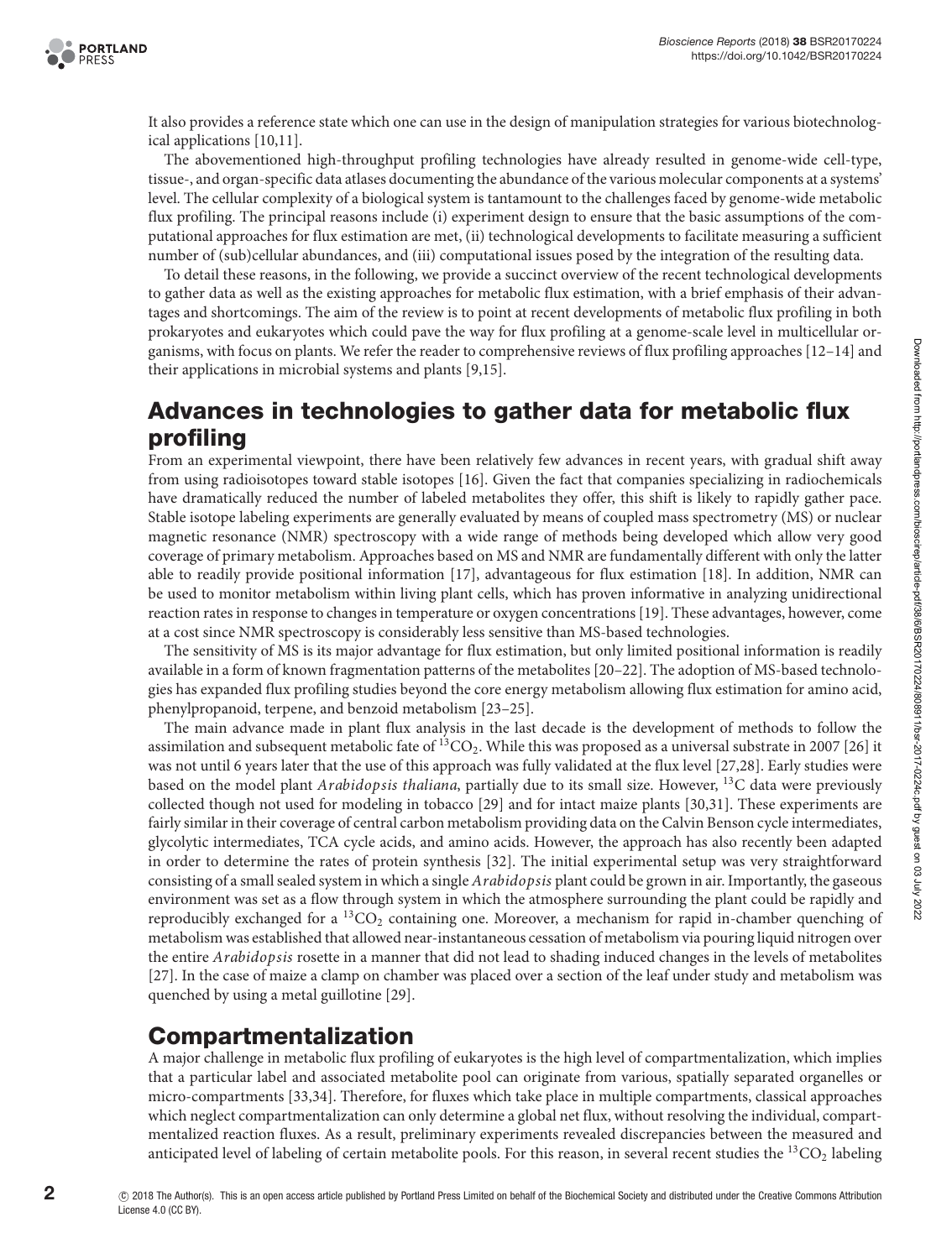

approach was coupled to non-aqueous fractionation [\[35,](#page-8-10)[36\]](#page-8-11). The latter technique is a classical method [\[37\]](#page-8-12) used in obtaining information concerning the subcellular levels of metabolites – it uses a 'guilt-by-association' approach to assign these levels via their co-elution on non-aqueous density centrifugation gradients with markers for the various organelles of the cell. The method was subsequently applied to reveal spatially resolved fluxes in *Arabidopsis* [\[27\]](#page-8-2).

A different approach is to determine the isotope patterns of macromolecule monomers after incorporation of labeled precursors through proteinaceous amino acids. The approach was applied to resolving fluxes of cell wall and starch synthesis in the cytosol and plastids of soybean seeds [\[38\]](#page-8-13). These measurements, together with the higher throughput and accuracy of mass-spectral-based techniques over the 'classical' chemical dissection approaches (see e.g. [\[39–41\]](#page-8-14)), paved the way to the use of the more sophisticated flux modeling approaches that we describe below.

# **Overview of established approaches for metabolic flux profiling**

We already indicated that metabolic flux profiling integrates data about labeling patterns, monitored via NMR and MS-based technologies, and a model. The model is specified in a form of stoichiometric matrix, *N*, which details the substrates and products of all reactions. The model can further incorporate carbon-transition maps, which capture how the label is (re)distributed from the substrates to the products of a reaction. The consideration of carbon-transition maps partitions a molecular pool into subpools denoting particular labeling patterns (e.g., isotopomers).

The change in the size of a considered pool, *x*, over time can be mathematically described by a system of ordinary differential equations (ODEs),  $dx/dt = Nv(x,k)$ , where v gathers the reaction rates and *k* are parameters on which these rates depend. The existing approaches for metabolic flux profiling can be classified based on several criteria that answer the following questions (see [Figure](#page-3-0) 1): (i) Are global balances of label enforced? (ii) Are the molecular pools in a steady state? (iii) Are the labeling patterns in a steady state?

With respect to the first criterion, the approaches can operate either on a network level, requiring global network balances of label [\[42–44\]](#page-8-15), or at local level, where only details of individual reactions or reaction pairs are considered [\[45–47\]](#page-8-16). Global approaches usually fix the exchange fluxes with the environment [\[48\]](#page-8-17) or achieve global isotopomer balancing by iterative fitting of extracellular rates [\[43\]](#page-8-18). A reduction in computational complexity, especially useful for application of multiple labels, was achieved by decomposition of the network into elementary metabolite units [\[44\]](#page-8-19). Following the second criterion, the approaches can be divided into metabolic steady state and non-steady state approaches. In the metabolic steady-state approaches, it must be ensured that there is no change in the pools of the measured components, whereby  $dx/dt = Nv = 0$ . By the third criterion, the approaches are grouped into isotopic stationary [\[47,](#page-8-20)[49\]](#page-8-21), by which there must be no change in labeling patterns, and non-stationary [\[45,](#page-8-16)[50\]](#page-8-22). For local isotopic stationary flux profiling, probabilistic equations for branching reactions have been employed in order to estimate ratios of fluxes [\[47\]](#page-8-20). Non-stationary flux estimation on a local level can be achieved by modeling the change of unlabeled fractions between substrate and product of a monomolecular reaction using a system of ODEs, referred to as kinetic flux profiling [\[45\]](#page-8-16). Extensions of kinetic flux profiling enable flux fitting on a global scale under isotopic stationarity and across multiple compartments [\[27,](#page-8-2)[51\]](#page-8-23) [\(Figure](#page-3-0) 1).

The condition of metabolic steady state is mostly assumed in the prominently applied approaches for metabolic flux profiling. Since the network usually has more reactions than metabolites, the system of linear equations  $Nv = 0$ is underdetermined, i.e., when solvable, it has infinitely many solutions. Therefore, data are used to constrain the solution space, resulting in best-fitting fluxes. The global approaches applicable with metabolic and isotopic steady states are computationally the simplest, since they imply solving a system of algebraic equations [\[46\]](#page-8-24). There are already several available implementations (including open source) [\[52\]](#page-9-0). The data used are obtained from experiments that feed substrates with stable isotopes (e.g., positionally or uniformly labeled glucose, in the case of microorganisms and heterotrophic growth in plants). However, this approach is not applicable with substrates which include a single atom to be labeled, as with  ${}^{13}CO_2$ , since in this case the isotopic steady state consists only of fully labeled pools, which is not informative. Therefore, it cannot be used to study fluxes in autotrophic growth which is the physiologically relevant scenario for plants (i.e.,  $CO<sub>2</sub>$  as a substrate). Since such an approach may also require longer experimental times to achieve isotopic steady state, global isotopic non-stationary approaches at metabolic steady state have been developed and refined [\[42\]](#page-8-15).

The data employed in the latter are obtained from experiments in which the fed substrate is switched from unlabeled to labeled, and the time evolution is monitored in short time intervals. These approaches are particularly relevant to resolve fluxes in linear pathways and cycles, which are typically arising in secondary metabolism. The main challenge is ensuring that the system is at a metabolic steady state, particularly if the interaction between primary and secondary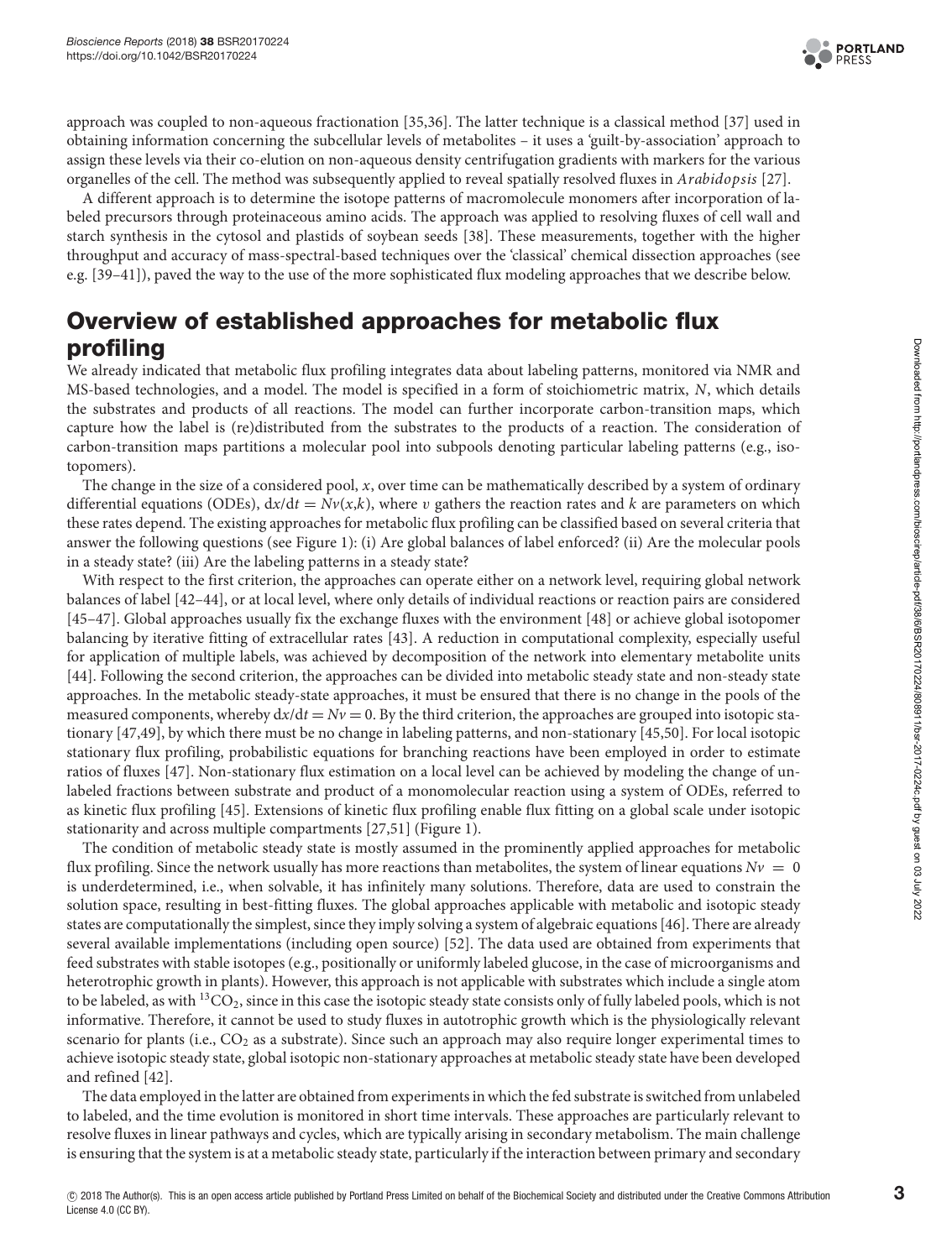



#### <span id="page-3-0"></span>**Figure 1. Comparison of flux profiling approaches**

The modeling approach can be classified into local, which estimates fluxes from proximal labeling patterns, and global, which estimates fluxes in a large-scale network. Experimental setup can be grouped by metabolic steady state and isotopic stationarity. Specific requirements or drawbacks of the different approaches are stated in the corresponding box. Key advantages (↑) and drawbacks (↓) of the different approaches are marked. References to computational methods for flux estimation are shown in white boxes.

metabolism is to be investigated. These approaches simulate the time evolution of label incorporation and aim at finding fluxes which best fit the experimentally obtained time-series of the labeling patterns. Therefore, the task of fitting a system of ODEs whose size does not scale with the number of reactions and metabolites considered quickly becomes daunting. Despite these challenges, there are software solutions which can be used with systems of sizes encountered in present experiments [\[53](#page-9-1)[,54\]](#page-9-2). Local non-stationary approaches are developed to address the numerical and fitting issues arising in global non-stationary approaches at metabolic steady state. They are used to estimate fluxes for individual reactions by employing data about the time-series of the non-labeled metabolic pools [\[45\]](#page-8-16), or use time-series of all labeling patterns to estimate flux ratios [\[46\]](#page-8-24). The former approach is extended to estimate canonical fluxes in a photosynthesizing *A. thaliana* rosette [\[27\]](#page-8-2).

Since metabolic stationarity may not be easy to maintain, particularly in cases where response to stimuli is investigated, approaches based on metabolic non-steady states have also been devised, although their application remains confined to a few case studies [\[44\]](#page-8-19). This succinct overview of approaches based on integration of labeling patterns and a model highlights the developments in the field toward estimation of a small subset of fluxes (or their relations), rather than the entire distribution of fluxes in a network. The question is then what these fluxes may tell us about the activities of other reactions? To this end, fluxomics data have been successfully used in the constraint-based modeling framework [\[55\]](#page-9-3), providing one possibility to determine fluxes at a genome-scale level, albeit at the cost of introducing additional assumptions. Moreover, the uncertainties associated with estimated fluxes are often large [\[55\]](#page-9-3), which can be addressed by integrating complementary sets of omics data within constraint-based approaches. In the following, we first review how uncertainties in flux profiling can be assessed, and then briefly review the developments of constraint-based approaches and the possibilities they offer for flux profiling in different plant organs, tissues, and cell types.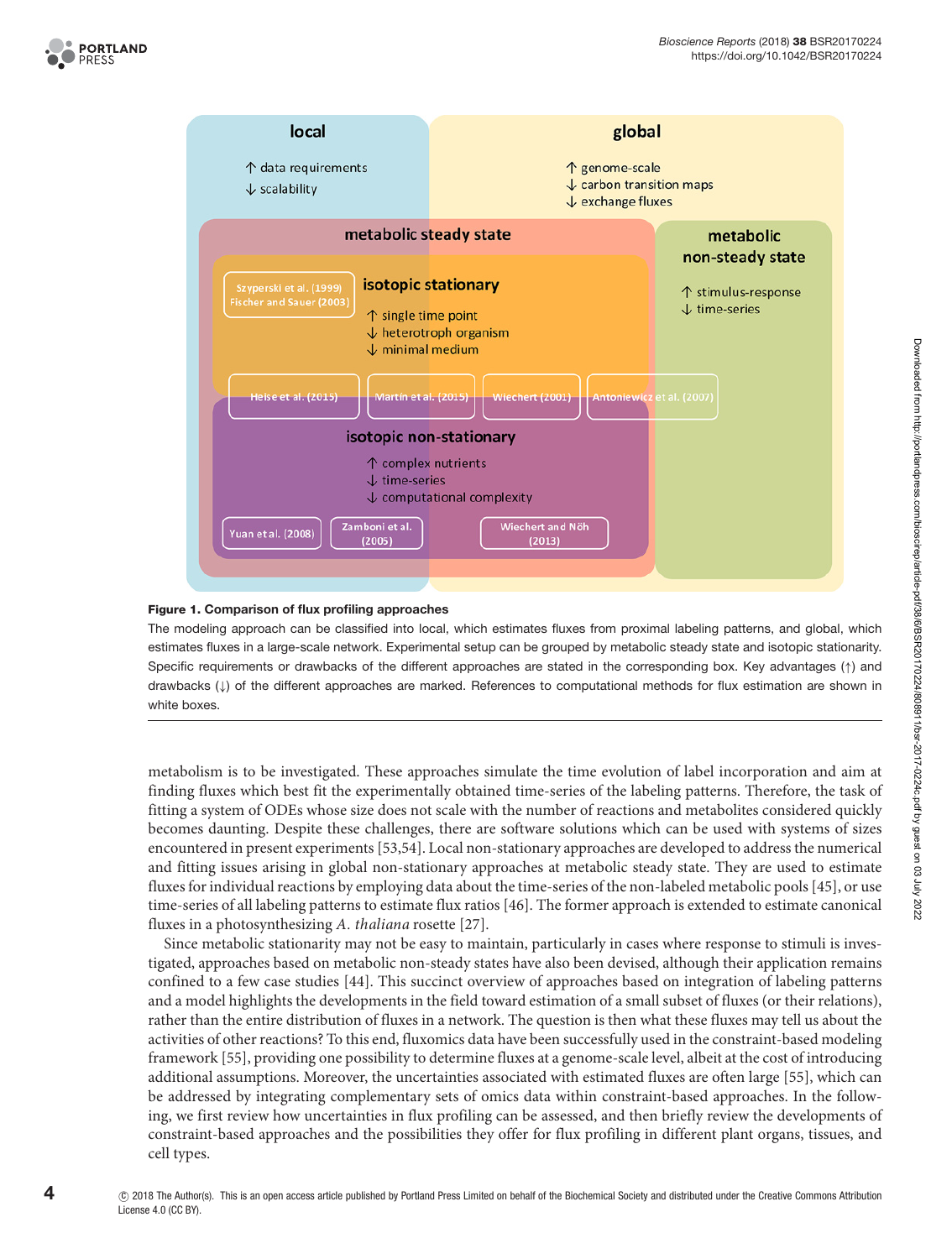

# **Error estimation and uncertainties in flux profiling**

The large uncertainties associated with estimated fluxes are a major challenge of flux profiling approaches. Fluxes of individual reactions can rarely be pinpointed to a single value, and consequently, multiple alternative flux distributions are in agreement with the measured isotope patterns. One possibility to reduce the uncertainties is to integrate transcriptomics or proteomics data within the constraint-based framework using supervised or non-supervised approaches (reviewed in [\[56\]](#page-9-4) and extended in [\[57,](#page-9-5)[58\]](#page-9-6)). Depending on the experimental setup, unlabeled metabolomics data can also be integrated with constraint-based models, which can lead to a substantial reduction of the uncertainties associated with estimated fluxes, discussed in the section 'Integration of unlabeled metabolomics data'.

It was also pointed out that the use of different commonly used statistics for calculating the confidence intervals of estimated fluxes can yield different results, particularly when the relationships between measurements and fluxes are nonlinear [\[59\]](#page-9-7). The authors demonstrate that these differences lead to different error estimations in practice. Further, they propose an alternative approach for error estimation, by first calculating the posterior probability distribution of the measurements using Markov Chain Monte Carlo sampling, and then using Bayesian statistics to calculate credibility intervals. This approach has the advantage that its error does not depend on approximation assumptions, since the credibility intervals directly correspond to the width of the posterior probability distribution. Moreover, the numerical precision of intervals can be increased arbitrarily by investing more computational power. The authors use a labeling experiment with a model of *Escherichia coli* central metabolism to show that the posterior probability distributions for some reactions indeed differ significantly from the Maximum Likelihood Estimator distributions obtained by parametric bootstrapping [\[60\]](#page-9-8). However, although its computational complexity seems to be improved in comparison with parametric bootstrapping, it is still significantly less efficient compared with methods based on fitting of fluxes, i.e., Fisherian statistics [\[61\]](#page-9-9) and profile likelihoods [\[62\]](#page-9-10).

# **Highlighted advances of metabolic flux profiling at a genome-scale level**

Using genome sequencing information from a variety of organisms, an increasing number of genome-scale metabolic networks have been reconstructed [\[63\]](#page-9-11). The basic approach aims at establishing a comprehensive collection of all enzyme-catalyzed and transport reactions taking place in a cell, mainly from the biochemical literature and by transfer of reactions using sequence homology of genes in related organisms [\[64\]](#page-9-12). While such reconstructions provide a vast collection of the available knowledge on the metabolism of an organism, they have also enabled computational studies for generating and testing novel hypotheses relating genotype and reaction fluxes (reviewed in [\[65\]](#page-9-13)). Compared with the use of smaller models, as in the classical approaches of metabolic flux profiling reviewed above, such large-scale approaches have the advantage of providing a systems view on metabolism. For example, genome-scale approaches implicitly take into account the possibly unexpected interactions between seemingly unrelated pathways, such as through the broad use of cofactors. The approaches rely on a given metabolic network structure, *N*, which contains the stoichiometric coefficients of all considered exchange, transport, and enzymatic reactions. By imposing  $Nv = 0$ , only those reaction rates v which guarantee metabolic steady state are considered. A specific flux distribution v satisfying  $Nv = 0$  then corresponds to a unique metabolic steady state of the system.

The now classical way of addressing the problem of an infinite number of possible flux distributions satisfying  $Nv = 0$  is given by flux balance analysis (FBA, [\[66\]](#page-9-14))—the essence of constraint-based modeling. FBA assumes a cellular objective, such as maximization of growth or ATP production, and only considers flux distributions which optimize this objective. While this constraint-based approach was largely successful in modeling microbial systems (see e.g. [\[67,](#page-9-15)[68\]](#page-9-16)) and several competing objectives of bacteria have been identified [\[70\]](#page-9-17), it is unlikely that metabolism of eukaryotes, like plants, is optimized for one specific objective [\[69,](#page-9-18)[71\]](#page-9-19). Moreover, even when using an objective function, still many alternative flux distributions satisfy the objective [\[72](#page-9-20)[,58\]](#page-9-6). Therefore, numerous attempts have been made to integrate additional levels of information with metabolic networks, such as thermodynamics [\[73\]](#page-9-21), gene regulation [\[74\]](#page-9-22), context-specific gene expression [\[75\]](#page-9-23), and data obtained from various omics technologies [\[57,](#page-9-5)[76\]](#page-9-24). Moreover, integrating data sets from a given experiment can be used to obtain a context-specific model variant, which may significantly differ from the generic genome-scale model which considers all reactions, independently of their observed activity in a given context [\[56\]](#page-9-4).

Since the fluxes, v, of a metabolic network are directly modeled, fluxomics data provide the most direct way of complementing and validating constraint-based approaches. The simplest way of integrating estimated fluxes from measurements is to limit the allowable fluxes in  $v$  to the flux values obtained from fitting labeling patterns, ideally also allowing for measurement errors. This approach has been frequently applied in modeling of genome-scale metabolic networks and was used for validating the predictions, refining a metabolic model, or for narrowing down the range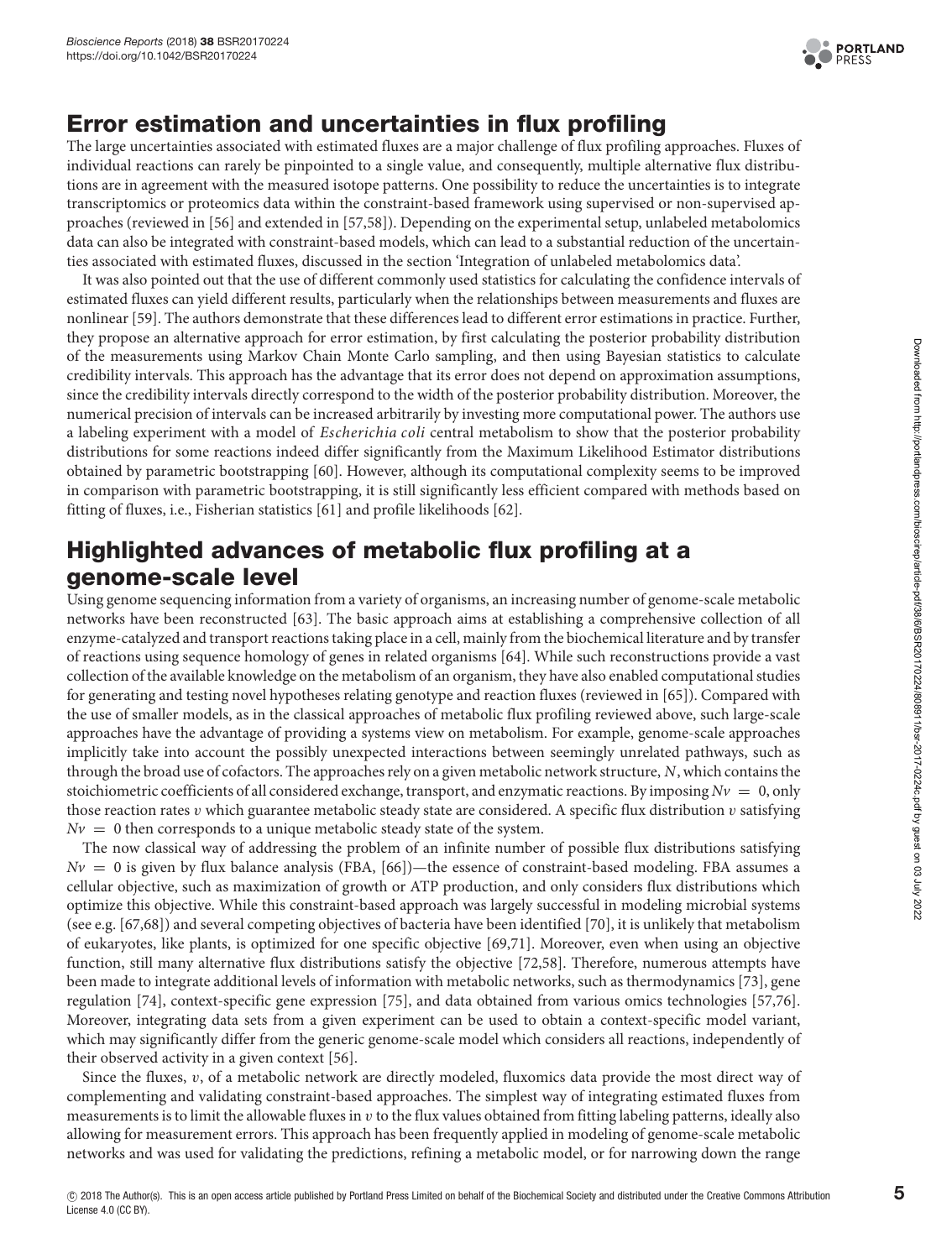

of possible flux distributions [\[55](#page-9-3)[,77,](#page-9-25)[78,](#page-9-26)[79\]](#page-9-27). For example, Segrè et al. [\[80\]](#page-9-28) integrated data from fluxomics experiments of *E. coli* central metabolism [\[81\]](#page-9-29) with an early genome-scale metabolic network [\[82\]](#page-9-30) to validate their computational approach for prediction of knockout phenotypes, called Minimization of Metabolic Adjustment. They found a good agreement between FBA-based flux predictions on the genome-scale and those estimated using flux analysis in wild-type *E. coli* under one nitrogen and two glucose limited conditions. Moreover, they were also able to find a better agreement of the predictions using the proposed approach in two knockout mutants, as compared with the naïve approach based only on FBA. The same technique of integrating <sup>13</sup>C fluxomics measurements was used to study the role of gene duplication using a genome-scale metabolic network of *Saccharomyces cerevisiae* [\[83\]](#page-10-0).

In a slightly different approach, intracellular flux measurements from Fong et al. [\[84\]](#page-10-1) were used to identify model errors which could explain the observed discrepancies between simulations and the outcome of adaptive evolution experiments for engineering lactate production using *E. coli* [\[85\]](#page-10-2). This question is relevant since the fluxes estimated based on fitting the labeling patterns depend on the model used, and iterative model selection strategies are not currently employed. The study identified multiple sets of one to four reactions whose removal from the model greatly improved the predictions on growth rate and intracellular fluxes in the producing strains. The removal of the identified model reactions was further justified by the observed significant down-regulation of the corresponding enzyme-coding genes in the evolved strains.

However, these simple approaches of integrating estimated fluxes with genome-scale models have the drawback of combining two disparate modeling strategies: first, the estimation of fluxes from labeling patterns with a simplified model using flux profiling approaches, described above, and subsequently their direct integration with a genome-scale model. The use of two different models may lead to estimation of fluxes which, on a genome-scale, do not correspond to a best fit to the labeling data, or are inconsistent with the modeling assumptions. For example, it was found that the fluxes estimated using flux profiling in a small model were within the flux ranges predicted by FBA in a genome-scale model. However, the individual flux distributions ultimately obtained from sampling of the genome-scale flux distributions were substantially different from those estimated using the small model [\[79\]](#page-9-27). This indicates that caution is necessary when integrating fluxomics data with genome-scale networks.

To remedy these limitations, a few computational approaches have been developed which directly integrate the labeling patterns or isotope poolsizes with genome-scale metabolic networks. For example, by adding artificial 'dummy' metabolites which connect two reactions sharing a common product, Choi et al. [\[86\]](#page-10-3) were able to represent the fractional contribution of isotopomers within the constraint-based modeling framework. This approach allows for directly constraining genome-scale flux distributions by the relative fluxes of converging pathways from measured isotopomer distributions. The authors demonstrated that inclusion of labeling data from Fischer et al. [\[87\]](#page-10-4) with a genome-scale model of *E. coli* leads to improved flux predictions for some reactions in central metabolism, although most predicted fluxes are similar when not using the labeling data. However, when the approach was applied to a small-scale model of *E. coli* central metabolism, predicted fluxes were noticeably more accurate compared with flux predictions with a genome-scale model using the same data set. The approach has so far been validated almost exclusively with the small-scale model [\[86\]](#page-10-3). Hence, it remains to be demonstrated whether the approach provides reliable flux estimations on a genome-scale.

A novel method for directly integrating 13C fluxomics data with genome-scale metabolic networks was developed by Martín et al. [\[88\]](#page-10-5). The approach, called two-scale <sup>13</sup>C metabolic flux analysis (2S-13C-MFA), relies on the assumption that carbon flows from core to peripheral metabolism, which is supported by existing successful applications of flux analysis in central metabolism, since it relies on a similar assumption. Importantly, the approach does not require a cellular objective function, such as maximization of growth, and should hence be applicable to higher organisms. The approach relies on two different modeling strategies for core metabolism, which is modeled by fitting metabolite distribution vectors obtained from labeling data, and peripheral metabolism, which is modeled based only on the steady-state principle while enforcing minimal carbon flow into the core. In an iterative approach, the goodness of fit to the labeling data is evaluated for core fluxes, and reactions from outside the core are included based on their contribution to the error of the fit. The approach circumvents the need for selecting which reactions may affect observed labeling patterns and would consequently need to be included in the model, as required for classical <sup>13</sup>C metabolic flux analysis. Moreover, since carbon flows primarily from central to secondary metabolism, peripheral reactions are likely to be strongly constrained using the two-scale approach. Importantly, global ATP and cofactor balances are implicitly taken into account by the approach. This is especially relevant in metabolically engineered strains, where fluxes in secondary metabolism can dramatically affect these balances. By using 13C flux data for 94 reactions in *E. coli* central metabolism, the authors show that reactions which are not commonly included in models used for flux profiling are implicitly modeled as part of core metabolism by the approach, which leads to a dramatic improvement of the fit to within the range of experimental error.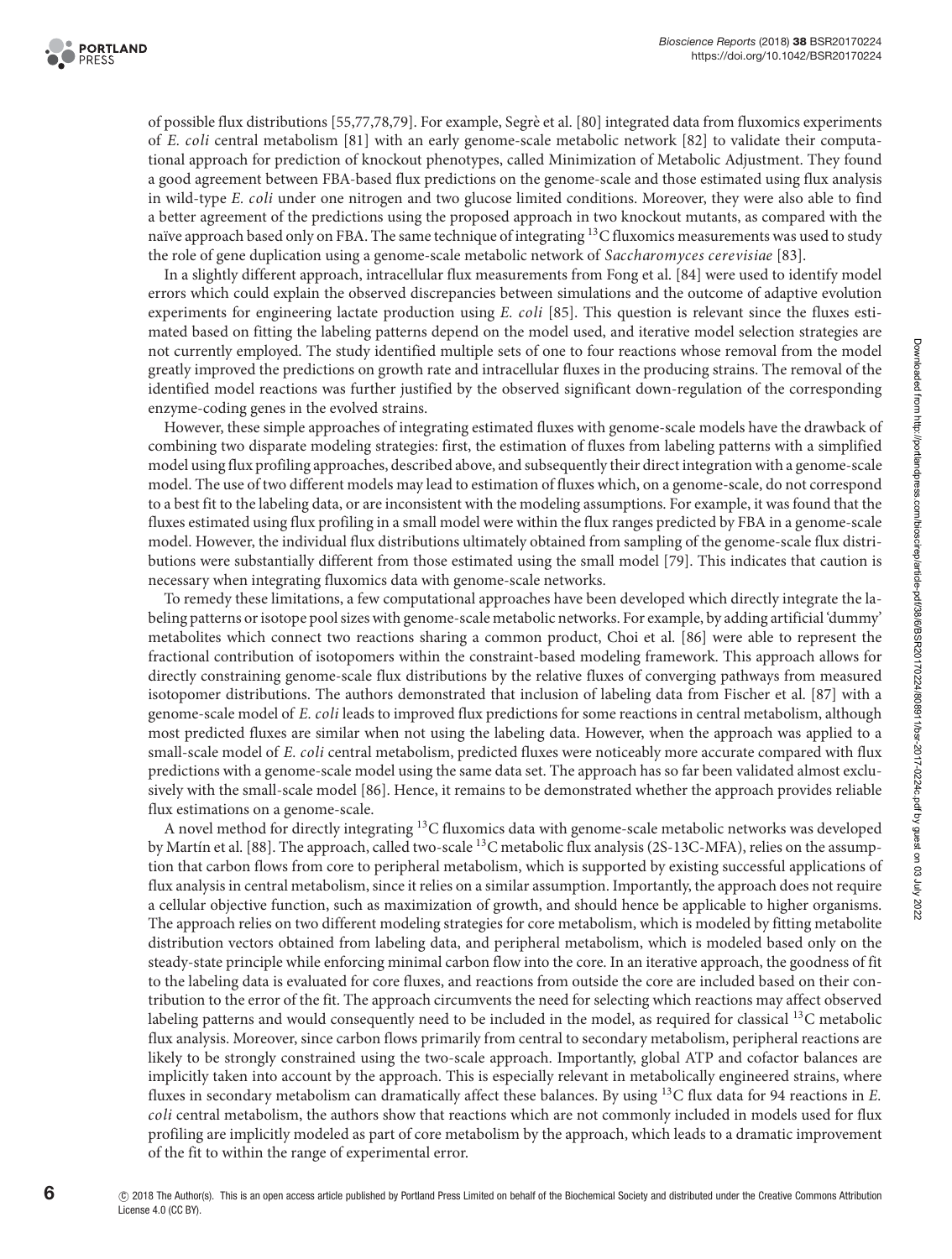

# **Integration of unlabeled metabolomics data**

Two sets of approaches have been recently proposed to allow the integration of unlabeled metabolomics data for the purpose of flux estimation on a genome-scale. The first, termed TREM-Flux, integrates partial time-resolved metabolomics and transcriptomics data with the constraint-based approach to predict non-steady-state fluxes in response to a perturbation, such as a treatment or a change of environmental condition, without the need of kinetic parameters [\[77\]](#page-9-25). The authors apply the approach to *C. reinhardtii* treated with rapamycin under mixotrophic and autotrophic conditions. They show that the measurement of 45 of 1063 metabolites in the genome-scale model is sufficient to dramatically narrow down the space of possible flux distributions and predict phenotypes that are consistent with differences in metabolites across treatment and environmental conditions. The approach was recently extended to likely reduce noise in the consecutive time points and produce sparser solutions [\[89\]](#page-10-6).

Following a similar line of thought, a method called iReMet-Flux allows to predict fluxes from relative metabolomics data under two steady-state conditions [\[90\]](#page-10-7). The approach uses the assumption of mass action kinetic to remove the dependence of flux ratios between conditions on the kinetic rate constants. The flux ratios derived from relative metabolite measurements are then integrated with the constraint-based approach, while unconstrained fluxes are assumed to be similar under the considered conditions (however, without requiring a reference flux distribution, as with the Minimization of Metabolic Adjustment [\[80\]](#page-9-28)). The authors also provide an approach to derive flux ranges by allowing for uncertainties in the measured parameters. The approach was applied to photo-autotrophically grown A. thaliana and four photorespiratory mutants undergoing high-to-low CO<sub>2</sub> acclimation, demonstrating that the predicted flux differences are in line with observed differences in phenotypes of the mutants. It also allowed making statements about differentially behaving fluxes as the main aim of large-scale profiling technologies – the comparison of biological scenarios to determine the mechanisms employed by a system to respond to perturbations. However, such an approach comes at the cost of assuming a particular form of reaction rates (i.e., mass action), although it allows for the consideration of changes of enzyme levels.

# **Discussion**

Despite recent advances in approaches which allow for increasing the percentage of model reactions whose fluxes can be estimated by integration of heterogeneous data, there are remaining challenges in flux profiling on a genome-scale level. We believe that the combination of local approaches for flux estimation from labeling data in combination with the constraint-based modeling framework therefore provides one possibility to address the problem of flux profiling at a genome-scale. To facilitate research in this direction, atom transitions on a genome-scale need to be integrated into the existing curated models. In addition, such an approach will render it possible to do flux estimation for a wider range of experimental setups without the need of a particular cellular objective to be optimized (e.g., biomass yield). For instance, a recent simplified model of metabolism of *E. coli* considers atom maps for secondary metabolism [\[55\]](#page-9-3); although the precision of flux estimates does not suffer, the model simplification relies on optimizing an objective (per parsimonious FBA).

There are at least two avenues which can be followed to reduce the flux space by combining flux estimates from local approaches with constraint-based approach: (1) develop approaches which consider the total pool sizes of metabolites to obtain bounds on fluxes, (2) combine data on reaction rate constants with data on enzyme abundances to limit fluxes. Like iReMet-Flux, the first opportunity necessitates making assumptions about the flux form and its dependence on metabolite pool sizes [\[91\]](#page-10-8). Thereby, it can be used to reduce the degrees of freedom in flux estimation, provided metabolomics data of sufficient coverage are available. However, this approach requires a considerable amount of data to develop the models for flux in terms of metabolite concentrations. In the second avenue, the flux estimates obtained from the local approach can be combined with approaches in which additional bounds on fluxes, in terms of rate constants and protein abundances (as in [\[92\]](#page-10-9)), are employed to reduce the flux space.

Despite these possibilities, combining the flux estimates to increase the coverage of flux predictions faces the issue of integrating predictions from heterogeneous models and computational approaches, with their specific set of assumptions.

For example, 2S-13C-MFA has so far only been applied to microorganisms [\[88,](#page-10-5)[93,](#page-10-10)[94\]](#page-10-11), and it cannot be directly applied to the use of other than carbon labeled substrates. TREM-Flux requires time-resolved experimental data, while iReMet-Flux relies on comparison of two different metabolic states under the assumption of mass action kinetic.

We envision that future computational approaches will be developed which maximize the use of information obtained from directly using isotope labeling patterns by integrating atom transition maps with genome-scale metabolic networks, while limiting the assumptions made to essential biochemical and thermodynamic constraints. Such an approach, closest to the metabolomics data generated from different studies, rather than the flux estimates obtained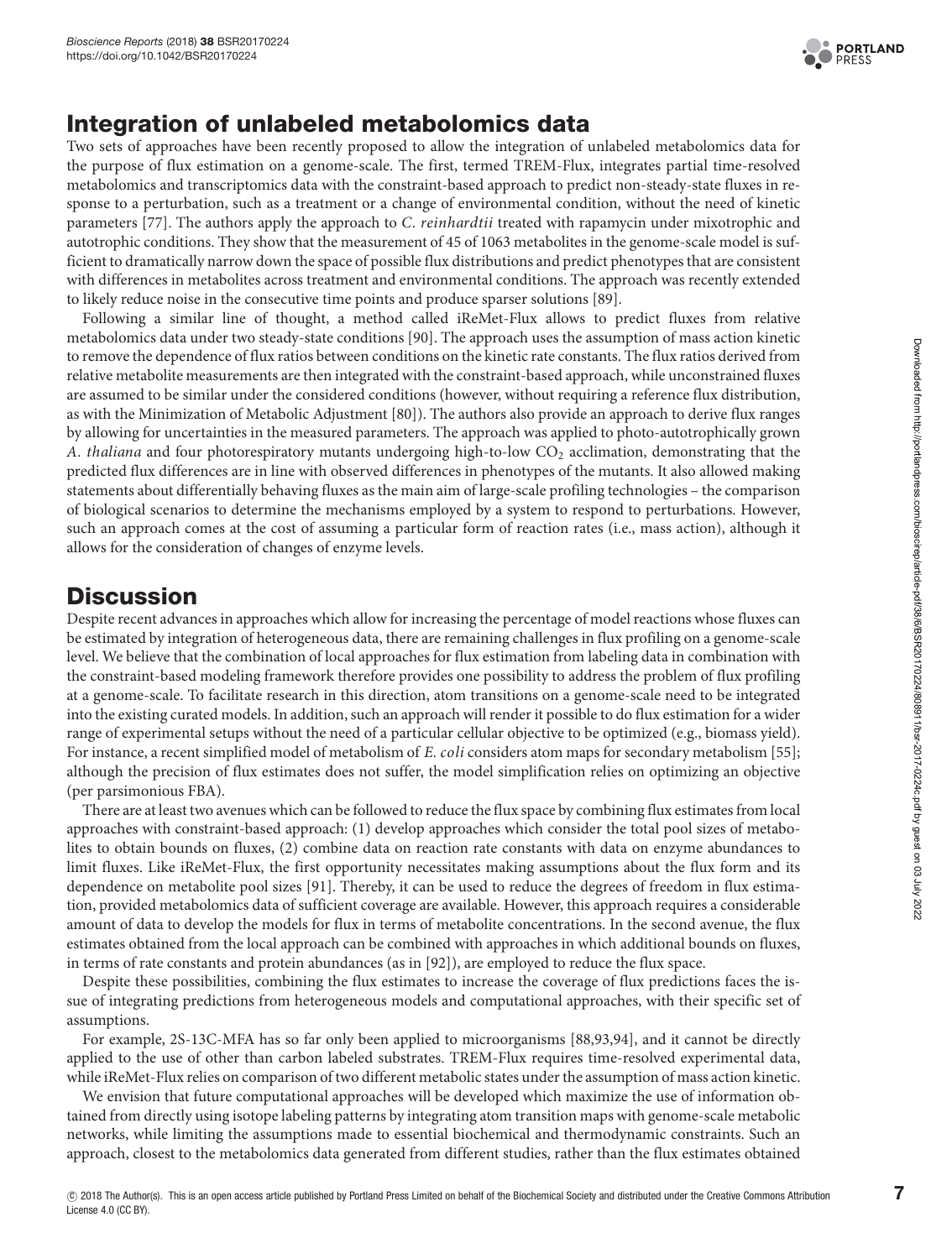

by using a particular combination of model and computational approach, will lead to increased understanding of genotype–phenotype relationships and the molecular mechanisms underlying complex metabolisms in the near future.

### **Competing Interests**

The authors declare that there are no competing interests associated with the manuscript.

### **Funding**

This work was supported by the Federal Ministry of Education and Research of Germany within the projects RECONSTRUCT (031B0200 A-E) and FULLTHROTTLE (031B0205 B), the University of Potsdam, and the Max Planck Society.

#### **Abbreviations**

FBA, flux balance analysis; MS, mass spectrometry; NMR, nuclear magnetic resonance; ODE, ordinary differential equation.

### **References**

- <span id="page-7-0"></span>1 Römisch, R.J. and Ecker, J.R. (2012) Epigenetic and epigenomic variation in Arabidopsis thaliana. Trends Plant Sci. 17, 149–154, <https://doi.org/10.1016/j.tplants.2012.01.001>
- <span id="page-7-1"></span>2 Petryszak, R., Keays, M., Tang, Y.A., Fonseca, N.A., Barrera, E., Burdett, T. et al. (2016) Expression Atlas update-an integrated database of gene and protein expression in humans, animals and plants. Nucleic Acids Res. **44**, D746–D752, <https://doi.org/10.1093/nar/gkv1045>
- <span id="page-7-2"></span>3 Borges, F. and Martienssen, R.A. (2015) The expanding world of small RNAs in plants. Nat. Rev. Mol. Cell Biol. **16**, 727–741, <https://doi.org/10.1038/nrm4085>
- <span id="page-7-3"></span>4 Qian, H., Lu, H., Ding, H., Lavoie, M., Li, Y., Liu, W. et al. (2015) Analyzing Arabidopsis thaliana root proteome provides insights into the molecular bases of enantioselective imaze therapy toxicity. Sci. Rep. **5**, 11975, <https://doi.org/10.1038/srep11975>
- <span id="page-7-4"></span>5 Last, R.L., Jones, A.D. and Shachar-Hill, Y. (2007) Towards the plant metabolome and beyond. Nat. Rev. Mol. Cell Biol. **8**, 167–174, <https://doi.org/10.1038/nrm2098>
- <span id="page-7-5"></span>6 Chuang, H.Y., Hofree, M. and Ideker, T. (2010) A decade of systems biology. Annu. Rev. Cell Dev. Biol. **26**, 721–744, <https://doi.org/10.1146/annurev-cellbio-100109-104122>
- <span id="page-7-6"></span>7 Stitt, M., Sulpice, R. and Keurentjes, J. (2010) Metabolic networks: how to identify key components in the regulation of metabolism and growth. Plant Physiol. **152**, 428–444, <https://doi.org/10.1104/pp.109.150821>
- <span id="page-7-7"></span>8 Crown, S.B., Long, C.P. and Antoniewicz, M.R. (2016) Optimal tracers for parallel labeling experiments and 13C metabolic flux analysis: a new precision and synergy scoring system. Metab. Eng. **38**, 10–18, <https://doi.org/10.1016/j.ymben.2016.06.001>
- <span id="page-7-8"></span>9 Kruger, N.J. and Ratcliffe, R.G. (2015) Fluxes through plant metabolic networks: measurements, predictions, insights and challenges. Biochem. J. **465**, 27–38, <https://doi.org/10.1042/BJ20140984>
- <span id="page-7-9"></span>10 Brochado, A.R., Andrejev, S., Maranas, C.D. and Patil, K.R. (2012) Impact of stoichiometry representation on simulation of genotype–phenotype relationships in metabolic networks. PLoS Comput. Biol. **8**, e1002758, <https://doi.org/10.1371/journal.pcbi.1002758>
- <span id="page-7-10"></span>11 Basler, G., Küken, A., Fernie, A.R. and Nikoloski, Z. (2016) Photorespiratory bypasses lead to increased growth in Arabidopsis thaliana: are predictions consistent with experimental evidence? Front Bioeng. Biotechnol. **4**, 31, <https://doi.org/10.3389/fbioe.2016.00031>
- <span id="page-7-11"></span>12 Sauer, U. (2006) Metabolic networks in motion: 13C-based flux analysis. Mol. Syst. Biol. **2**, 62, <https://doi.org/10.1038/msb4100109>
- 13 Crown, S.B. and Antoniewicz, M.R. (2013) Publishing 13C metabolic flux analysis studies: a review and future perspectives. Metab. Eng. **20**, 42–48, <https://doi.org/10.1016/j.ymben.2013.08.005>
- 14 Nikoloski, Z., Perez-Storey, R. and Sweetlove, L.J. (2015) Inference and prediction of metabolic network fluxes. Plant Physiol. **169**, 1443–1455
- <span id="page-7-12"></span>15 Antoniewicz, M.R. (2015) Methods and advances in metabolic flux analysis: a mini-review. J. Ind. Microbiol. Biotechnol. **42**, 317–325, <https://doi.org/10.1007/s10295-015-1585-x>
- <span id="page-7-13"></span>16 Batista Silva, W., Daloso, D.M., Fernie, A.R., Nunes-Nesi, A. and Araujo, W.L. (2016) Can stable isotope mass spectrometry replace radiolabelled ´ approaches in metabolic studies? Plant Sci. **249**, 59–69, <https://doi.org/10.1016/j.plantsci.2016.05.011>
- <span id="page-7-14"></span>17 Fernie, A.R. and Morgan, J.A. (2013) Analysis of metabolic flux using dynamic labelling and metabolic modelling. Plant Cell Environ. **36**, 1738–1750, <https://doi.org/10.1111/pce.12083>
- <span id="page-7-15"></span>18 Ratcliffe, R.G. and Shachar-Hill, Y. (2006) Measuring multiple fluxes through plant metabolic networks. Plant J. **45**, 490–511, <https://doi.org/10.1111/j.1365-313X.2005.02649.x>
- <span id="page-7-16"></span>19 Roscher, A., Emsley, L., Raymond, P. and Roby, C. (1998) Unidirectional steady state rates of central metabolism enzymes measured simultaneously in a living plant tissue. J. Biol. Chem. **273**, 25053–25061, <https://doi.org/10.1074/jbc.273.39.25053>
- <span id="page-7-17"></span>20 Christensen, B. and Nielsen, J. (1999) Isotopomer analysis using GC-MS. Metab. Eng. **1**, 282–290, <https://doi.org/10.1006/mben.1999.0117>
- 21 Dauner, M. and Sauer, U. (2000) GC-MS analysis of amino acids rapidly provides rich information for isotopomer balancing. Biotechnol. Prog. **16**, 642–649, <https://doi.org/10.1021/bp000058h>
- 22 Huege, J., Sulpice, R., Gibon, Y., Lisec, J., Koehl, K. and Kopka, J. (2007) GC-EI-TOF-MS analysis of in vivo carbon-partitioning into soluble metabolite pools of higher plants by monitoring isotope dilution after 13CO2 labelling. Phytochemistry **68**, 2258–2272, <https://doi.org/10.1016/j.phytochem.2007.03.026>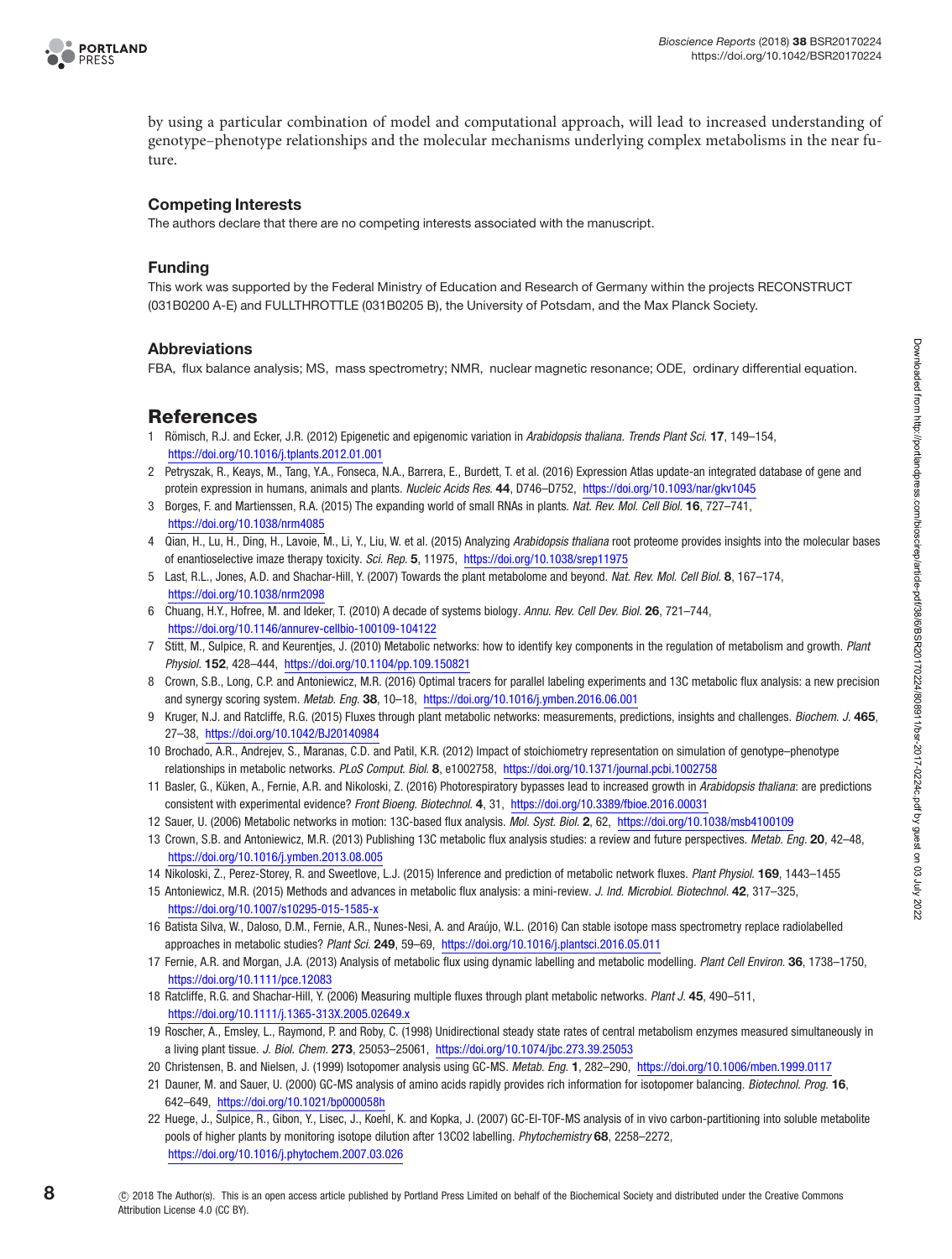

- <span id="page-8-0"></span>23 Rios-Estepa, R. and Lange, B.M. (2007) Experimental and mathematical approaches to modeling plant metabolic networks. Phytochemistry **68**, 2351–2374, <https://doi.org/10.1016/j.phytochem.2007.04.021>
- 24 Colón, A.M., Sengupta, N., Rhodes, D., Dudareva, N. and Morgan, J. (2010) A kinetic model describes metabolic response to perturbations and distribution of flux control in the benzenoid network of Petunia hybrida. Plant J. **62**, 64–76, <https://doi.org/10.1111/j.1365-313X.2010.04127.x>
- 25 Lynch, J.H., Orlova, I., Zhao, C., Guo, L., Jaini, R., Maeda, H. et al. (2017) Multifaceted plant reponses to circumvent Phe hyperaccumulation by downregulation of flux through the shikimate pathway and by vacuolar Phe sequestration. Plant J., <https://doi.org/10.1111/tpj.13730>
- <span id="page-8-1"></span>26 Romisch-Margl, W., Schramek, N., Radykewicz, T., Ettenhuber, C., Eylert, E., Huber, C. et al. (2007) 13CO2 as a universal metabolic tracer in ¨ isotopologue perturbation experiments. Phytochemistry **68**, 2273–2289, <https://doi.org/10.1016/j.phytochem.2007.03.034>
- <span id="page-8-2"></span>27 Szecowka, M., Heise, R., Tohge, T., Nunes-Nesi, A., Vosloh, D., Huege, J. et al. (2013) Metabolic fluxes in an illuminated Arabidopsis rosette. Plant Cell **25**, 694–714, <https://doi.org/10.1105/tpc.112.106989>
- <span id="page-8-3"></span>28 Ma, F., Jazmin, L.J., Young, J.D. and Allen, D.K. (2014) Isotopically nonstationary 13C flux analysis of changes in Arabidopsis thaliana leaf metabolism due to high light acclimation. Proc. Natl. Acad. Sci. USA **111**, 16967–16972, <https://doi.org/10.1073/pnas.1319485111>
- <span id="page-8-4"></span>29 Hasunuma, T., Harada, K., Miyazawa, S., Kondo, A., Fukusaki, E. and Miyake, C. (2010) Metabolic turnover analysis by a combination of in vivo 13C-labelling from 13CO2 and metabolic profiling with CE-MS/MS reveals rate-limiting steps of the C3 photosynthetic pathway in Nicotiana tabacum leaves. J. Exp. Bot. **61**, 1041–1051, <https://doi.org/10.1093/jxb/erp374>
- <span id="page-8-5"></span>30 Arrivault, S., Obata, T., Szecowka, M., Mengin, V., Guenther, M., Hoehne, M. et al. (2017) Metabolite pools and carbon flow during C4 photosynthesis in ´ maize: 13CO2 labeling kinetics and cell type fractionation. J. Exp. Bot. **68**, 283–229, <https://doi.org/10.1093/jxb/erw414>
- <span id="page-8-6"></span>31 Weissmann, S., Ma, F., Furuyama, K., Gierse, J., Berg, H., Shao, Y. et al. (2016) Interactions of C4 subtype metabolic activities and transport in maize are revealed through the characterization of DCT2 mutants. Plant Cell **28**, 466–484, <https://doi.org/10.1105/tpc.15.00497>
- <span id="page-8-7"></span>32 Ishihara, H., Obata, T., Sulpice, R., Fernie, A.R. and Stitt, M. (2015) Quantifying protein synthesis and degradation in Arabidopsis by dynamic 13CO2 labeling and analysis of enrichment in individual amino acids in their free pools and in protein. Plant Physiol. **168**, 74–93, <https://doi.org/10.1104/pp.15.00209>
- <span id="page-8-8"></span>33 Allen, D.K., Libourel, I.G. and Shachar-Hill, Y. (2009) Metabolic flux analysis in plants: coping with complexity. Plant Cell Environ. **32**, 1241–1257, <https://doi.org/10.1111/j.1365-3040.2009.01992.x>
- <span id="page-8-9"></span>34 Ratcliffe, R.G. and Shachar-Hill, Y. (2006) Measuring multiple fluxes through plant metabolic networks. Plant J. **45**, 490–511, <https://doi.org/10.1111/j.1365-313X.2005.02649.x>
- <span id="page-8-10"></span>35 Arrivault, S., Guenther, M., Florian, A., Encke, B., Feil, R., Vosloh, D. et al. (2014) Dissecting the subcellular compartmentation of proteins and metabolites in Arabidopsis leaves using non-aqueous fractionation. Mol. Cell. Proteomics **13**, 2246–2259, <https://doi.org/10.1074/mcp.M114.038190>
- <span id="page-8-11"></span>36 Heise, R., Arrivault, S., Szecowka, M., Tohge, T., Nunes-Nesi, A., Stitt, M. et al. (2014) Flux profiling of photosynthetic carbon metabolism in intact plants. Nat. Protoc. **9**, 1803–1824, <https://doi.org/10.1038/nprot.2014.115>
- <span id="page-8-12"></span>37 Gerhardt, R., Stitt, M. and Heldt, H.W. (1987) Subcellular metabolite levels in spinach leaves: regulation of sucrose synthesis during diurnal alterations in photosynthetic partitioning. Plant Physiol. **83**, 399–407, <https://doi.org/10.1104/pp.83.2.399>
- <span id="page-8-13"></span>38 Allen, D.K., Shachar-Hill, Y. and Ohlrogge, J.B. (2007) Compartment-specific labeling information in 13C metabolic flux analysis of plants. Phytochemistry **68**, 2197–2210, <https://doi.org/10.1016/j.phytochem.2007.04.010>
- <span id="page-8-14"></span>39 Hill, S.A., James, H. and Leaver, B.C.J. (1994) Pyruvate metabolism in mitochondria from cucumber cotyledons during early seedling development. J. Exp. Bot. **45**, 1489–1491, <https://doi.org/10.1093/jxb/45.10.1489>
- 40 Pasquali, C., Fialka, I. and Huber, L.A. (1999) Subcellular fractionation, electromigration analysis and mapping of organelles. J. Chromatogr. B Biomed. Sci. Appl. **722**, 89–102, [https://doi.org/10.1016/S0378-4347\(98\)00314-4](https://doi.org/10.1016/S0378-4347(98)00314-4)
- 41 Joyard, J. and Douce, R. (1977) Site of synthesis of phosphatidic acid and diacyglycerol in spinach chloroplasts. Biochim. Biophys. Acta **486**, 273–285, [https://doi.org/10.1016/0005-2760\(77\)90023-6](https://doi.org/10.1016/0005-2760(77)90023-6)
- <span id="page-8-15"></span>42 Wiechert, W. and Nöh, K. (2013) Isotopically non-stationary metabolic flux analysis: complex yet highly informative. Curr. Opin. Biotechnol. 24, 979–986, <https://doi.org/10.1016/j.copbio.2013.03.024>
- <span id="page-8-18"></span>43 Wiechert, W. (2001) 13C metabolic flux analysis. Metab. Eng. **3**, 195–206, <https://doi.org/10.1006/mben.2001.0187>
- <span id="page-8-19"></span>44 Antoniewicz, M.R., Kraynie, D.F., Laffend, L.A., Gonzalez-Lergier, J., Kelleher, J.K. and Stephanopoulos, G. (2007) Metabolic flux analysis in a ´ nonstationary system: fed-batch fermentation of a high yielding strain of E. coli producing 1,3-propanediol. Metab. Eng. **9**, 277–292, <https://doi.org/10.1016/j.ymben.2007.01.003>
- <span id="page-8-16"></span>45 Yuan, J., Bennett, B.D. and Rabinowitz, J.D. (2008) Kinetic flux profiling for quantitation of cellular metabolic fluxes. Nat. Protoc. **3**, 1328–1340, <https://doi.org/10.1038/nprot.2008.131>
- <span id="page-8-24"></span>46 Horl, M., Schnidder, J., Sauer, U. and Zamboni, N. (2013) Non-stationary (13)C-metabolic flux ratio analysis. ¨ Biotechnol. Bioeng. **110**, 3164–3176, <https://doi.org/10.1002/bit.25004>
- <span id="page-8-20"></span>47 Fischer, E. and Sauer, U. (2003) Metabolic flux profiling of Escherichia coli mutants in central carbon metabolism using GC-MS. Eur. J. Biochem. **270**, 880–891, <https://doi.org/10.1046/j.1432-1033.2003.03448.x>
- <span id="page-8-17"></span>48 Jazmin, L.J. and Young, J.D. (2013) Isotopically nonstationary 13C metabolic flux analysis. Methods Mol. Biol. **985**, 367–390, [https://doi.org/10.1007/978-1-62703-299-5˙18](https://doi.org/10.1007/978-1-62703-299-5_18)
- <span id="page-8-21"></span>49 Szyperski, T. et al. (1999) Bioreaction network topology and metabolic flux ratio analysis by biosynthetic fractional 13C labeling and two-dimensional NMR spectroscopy. Metab. Eng. **1**, 189–197, <https://doi.org/10.1006/mben.1999.0116>
- <span id="page-8-22"></span>50 Zamboni, N. et al. (2005) FiatFlux – a software for metabolic flux analysis from 13C-glucose experiments. BMC Bioinformatics **6**, 209, <https://doi.org/10.1186/1471-2105-6-209>
- <span id="page-8-23"></span>51 Heise, R. et al. (2015) Pool size measurements facilitate the determination of fluxes at branching points in non-stationary metabolic flux analysis: the case of Arabidopsis thaliana. Front. Plant Sci. **6**, 386, <https://doi.org/10.3389/fpls.2015.00386>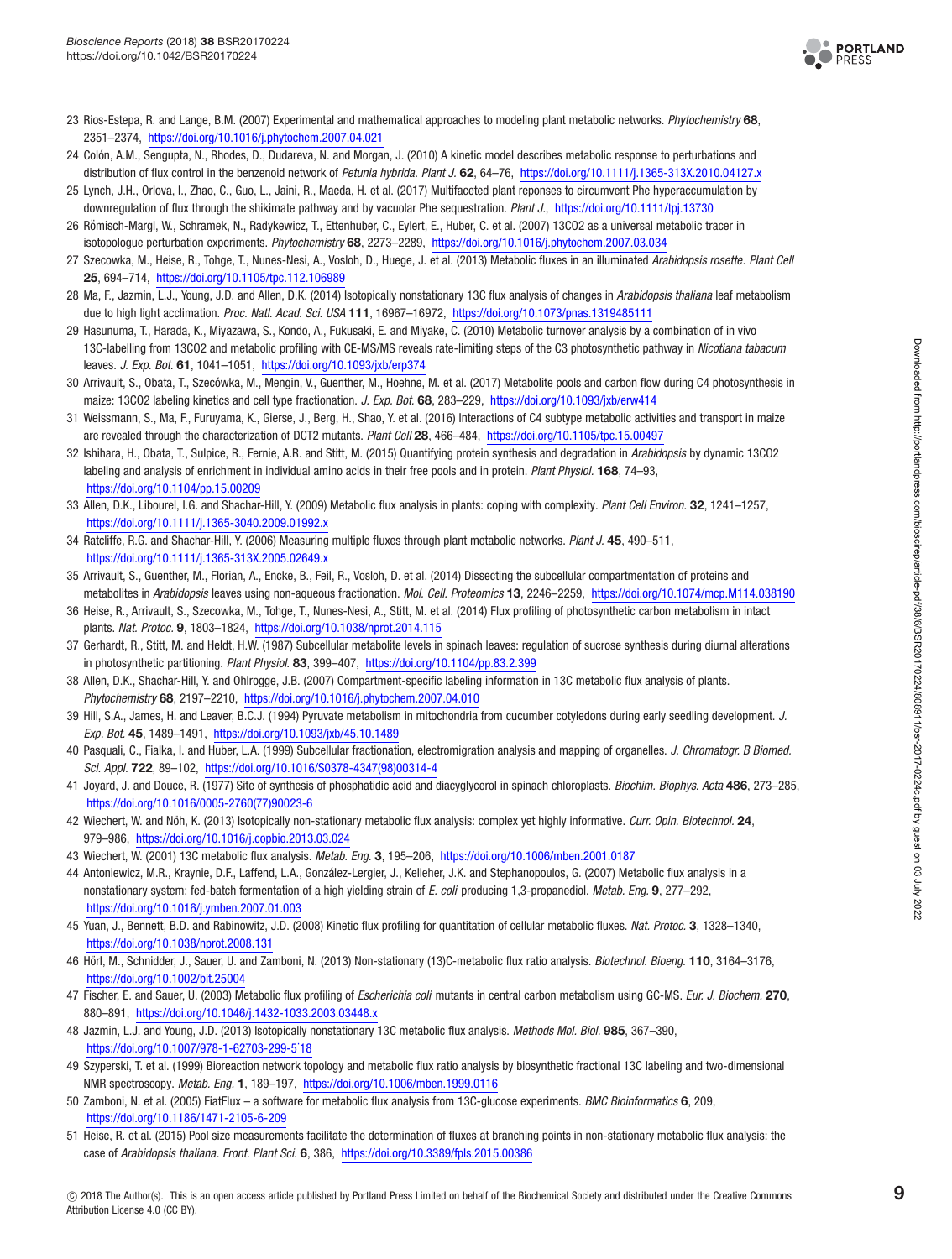

- <span id="page-9-0"></span>52 He, L., Wu, S.G., Zhang, M., Chen, Y. and Tang, Y.J. (2016) WUFlux: an open-source platform for 13C metabolic flux analysis of bacterial metabolism. BMC Bioinformatics **17**, 444, <https://doi.org/10.1186/s12859-016-1314-0>
- <span id="page-9-1"></span>53 Kajihata, S., Furusawa, C., Matsuda, F. and Shimizu, H. (2014) OpenMebius: an open source software for isotopically nonstationary 13C-based metabolic flux analysis. Biomed. Res. Int. **2014**, 627014, <https://doi.org/10.1155/2014/627014>
- <span id="page-9-2"></span>54 Young, J.D. (2014) INCA: a computational platform for isotopically non-stationary metabolic flux analysis. Bioinformatics **30**, 1333–1335, <https://doi.org/10.1093/bioinformatics/btu015>
- <span id="page-9-3"></span>55 McCloskey, D., Young, J.D., Xu, S., Palsson, B.. and Feist, A.M. (2016) Modeling method for increased precision and scope of directly measurable fluxes at a genome-scale. Anal. Chem. **88**, 3844–3852, <https://doi.org/10.1021/acs.analchem.5b04914>
- <span id="page-9-4"></span>56 Robaina Estevez, S. and Nikoloski, Z. (2014) Generalized framework for context-specific metabolic model extraction methods. ´ Front. Plant Sci. **5**, 491
- <span id="page-9-5"></span>57 Robaina Estévez, S. and Nikoloski, Z. (2015) Context-specific metabolic model extraction based on regularized least squares optimization. PLoS One **10**, e0131875, <https://doi.org/10.1371/journal.pone.0131875>
- <span id="page-9-6"></span>58 Robaina-Estévez, S. and Nikoloski, Z. (2017) On the effects of alternative optima in context-specific metabolic model predictions. PLoS Comput. Biol. **13**, e1005568, <https://doi.org/10.1371/journal.pcbi.1005568>
- <span id="page-9-7"></span>59 Theorell, A., Leweke, S., Wiechert, W. and Nöh, K. (2017) To be certain about the uncertainty: Bayesian statistics for 13 C metabolic flux analysis. Biotechnol. Bioeng. **114**, 2668–2684, <https://doi.org/10.1002/bit.26379>
- <span id="page-9-8"></span>60 Wittmann, C. and Heinzle, E. (2002) Genealogy profiling through strain improvement by using metabolic network analysis: metabolic flux genealogy of several generations of lysine-producing corynebacteria. Appl. Environ. Microbiol. **68**, 5843–5859, <https://doi.org/10.1128/AEM.68.12.5843-5859.2002>
- <span id="page-9-9"></span>61 Wiechert, W., Siefke, C., de Graaf, A.A. and Marx, A. (1997) Bidirectional reaction steps in metabolic networks: II. Flux estimation and statistical analysis. Biotechnol Bioeng. **55**, 118–135, [https://doi.org/10.1002/\(SICI\)1097-0290\(19970705\)55:1%3c118::AID-BIT13%3e3.0.CO;2-I](https://doi.org/10.1002/(SICI)1097-0290(19970705)55:1%3c118::AID-BIT13%3e3.0.CO;2-I)
- <span id="page-9-10"></span>62 Antoniewicz, M.R., Kelleher, J.K. and Stephanopoulos, G. (2006) Determination of confidence intervals of metabolic fluxes estimated from stable isotope measurements. Metab. Eng. **8**, 324–337, <https://doi.org/10.1016/j.ymben.2006.01.004>
- <span id="page-9-11"></span>63 Bordbar, A., Monk, J.M., King, Z.A. and Palsson, B.. (2014) Constraint-based models predict metabolic and associated cellular functions. Nat. Rev. Genet. **15**, 107–120, <https://doi.org/10.1038/nrg3643>
- <span id="page-9-12"></span>64 Thiele, I. and Palsson, B.. (2010) A protocol for generating a high-quality genome-scale metabolic reconstruction. Nat. Protoc. **5**, 93–121, <https://doi.org/10.1038/nprot.2009.203>
- <span id="page-9-13"></span>65 Lewis, N.E., Nagarajan, H. and Palsson, B.. (2012) Constraining the metabolic genotype–phenotype relationship using a phylogeny of in silico methods. Nat. Rev. Microbiol. **10**, 291–305, <https://doi.org/10.1038/nrmicro2737>
- <span id="page-9-14"></span>66 Varma, A. and Palsson, B.. (1994) Metabolic flux balancing: basic concepts, scientific and practical use. Nat. Biotechnol. **12**, 994–998, <https://doi.org/10.1038/nbt1094-994>
- <span id="page-9-15"></span>67 Edwards, J.S., Ibarra, R.U. and Palsson, B.. (2001) In silico predictions of Escherichia coli metabolic capabilities are consistent with experimental data. Nat. Biotechnol. **19**, 125–130, <https://doi.org/10.1038/84379>
- <span id="page-9-16"></span>68 Chapman, S.P., Paget, C.M., Johnson, G.N. and Schwartz, J.M. (2015) Flux balance analysis reveals acetate metabolism modulates cyclic electron flow and alternative glycolytic pathways in Chlamydomonas reinhardtii. Front. Plant Sci. **6**, 474, <https://doi.org/10.3389/fpls.2015.00474>
- <span id="page-9-18"></span>69 Sweetlove, L.J. and Ratcliffe, R.G. (2011) Flux-balance modeling of plant metabolism. Front. Plant Sci. **2**, 38, <https://doi.org/10.3389/fpls.2011.00038>
- <span id="page-9-17"></span>70 Schuetz, R., Zamboni, N., Zampieri, M., Heinemann, M. and Sauer, U. (2012) Multidimensional optimality of microbial metabolism. Science **336**, 601–604, <https://doi.org/10.1126/science.1216882>
- <span id="page-9-19"></span>71 Cheung, C.Y., Williams, T.C., Poolman, M.G., Fell, D.A., Ratcliffe, R.G. and Sweetlove, L.J. (2013) A method for accounting for maintenance costs in flux balance analysis improves the prediction of plant cell metabolic phenotypes under stress conditions. Plant J. **75**, 1050–1061, <https://doi.org/10.1111/tpj.12252>
- <span id="page-9-20"></span>72 Mahadevan, R. and Schilling, C.H. (2003) The effects of alternate optimal solutions in constraint-based genome-scale metabolic models. Metab. Eng. **5**, 264–276, <https://doi.org/10.1016/j.ymben.2003.09.002>
- <span id="page-9-21"></span>73 Henry, C.S., Broadbelt, L.J. and Hatzimanikatis, V. (2007) Thermodynamics-based metabolic flux analysis. Biophys. J. **92**, 1792–1805, <https://doi.org/10.1529/biophysj.106.093138>
- <span id="page-9-22"></span>74 Covert, M.W. and Palsson, B.. (2002) Transcriptional regulation in constraints-based metabolic models of Escherichia coli. J. Biol. Chem. **277**, 28058–28064, <https://doi.org/10.1074/jbc.M201691200>
- <span id="page-9-23"></span>75 Åkessona, M., Förster, J. and Nielsen, J. (2004) Integration of gene expression data into genome-scale metabolic models. Metab. Eng. 6, 285–293, <https://doi.org/10.1016/j.ymben.2003.12.002>
- <span id="page-9-24"></span>76 Töpfer, N., Kleessen, S. and Nikoloski, Z. (2015) Integration of metabolomics data into metabolic networks. Front. Plant Sci. 6, 49
- <span id="page-9-25"></span>77 Kleessen, S., Irgang, S., Klie, S., Giavalisco, P. and Nikoloski, Z. (2015) Integration of transcriptomics and metabolomics data specifies the metabolic response of Chlamydomonas to rapamycin treatment. Plant J. **81**, 822–835, <https://doi.org/10.1111/tpj.12763>
- <span id="page-9-26"></span>78 O'Brien, E.J., Lerman, J.A., Chang, R.L., Hyduke, D.R. and Palsson, B.. (2013) Genome-scale models of metabolism and gene expression extend and refine growth phenotype prediction. Mol. Syst. Biol. **9**, 693, <https://doi.org/10.1038/msb.2013.52>
- <span id="page-9-27"></span>79 Chen, X., Alonso, A.P., Allen, D.K., Reed, J.L. and Shachar-Hill, Y. (2011) Synergy between (13)C-metabolic flux analysis and flux balance analysis for understanding metabolic adaptation to anaerobiosis in E. coli. Metab. Eng. **13**, 38–48, <https://doi.org/10.1016/j.ymben.2010.11.004>
- <span id="page-9-28"></span>80 Segre, D., Vitkup, D. and Church, G.M. (2002) Analysis of optimality in natural and perturbed metabolic networks. ` Proc. Natl. Acad. Sci. USA **99**, 15112–15117, <https://doi.org/10.1073/pnas.232349399>
- <span id="page-9-29"></span>81 Emmerling, M., Dauner, M., Ponti, A., Fiaux, J., Hochuli, M., Szyperski, T. et al. (2002) Metabolic flux responses to pyruvate kinase knockout in Escherichia coli. J. Bacteriol. **184**, 152–164, <https://doi.org/10.1128/JB.184.1.152-164.2002>
- <span id="page-9-30"></span>82 Edwards, J.S. and Palsson, B.. (2000) The *Escherichia coli* MG1655 in silico metabolic genotype: its definition, characteristics, and capabilities. Proc. Natl. Acad. Sci. USA **97**, 5528–5533, <https://doi.org/10.1073/pnas.97.10.5528>